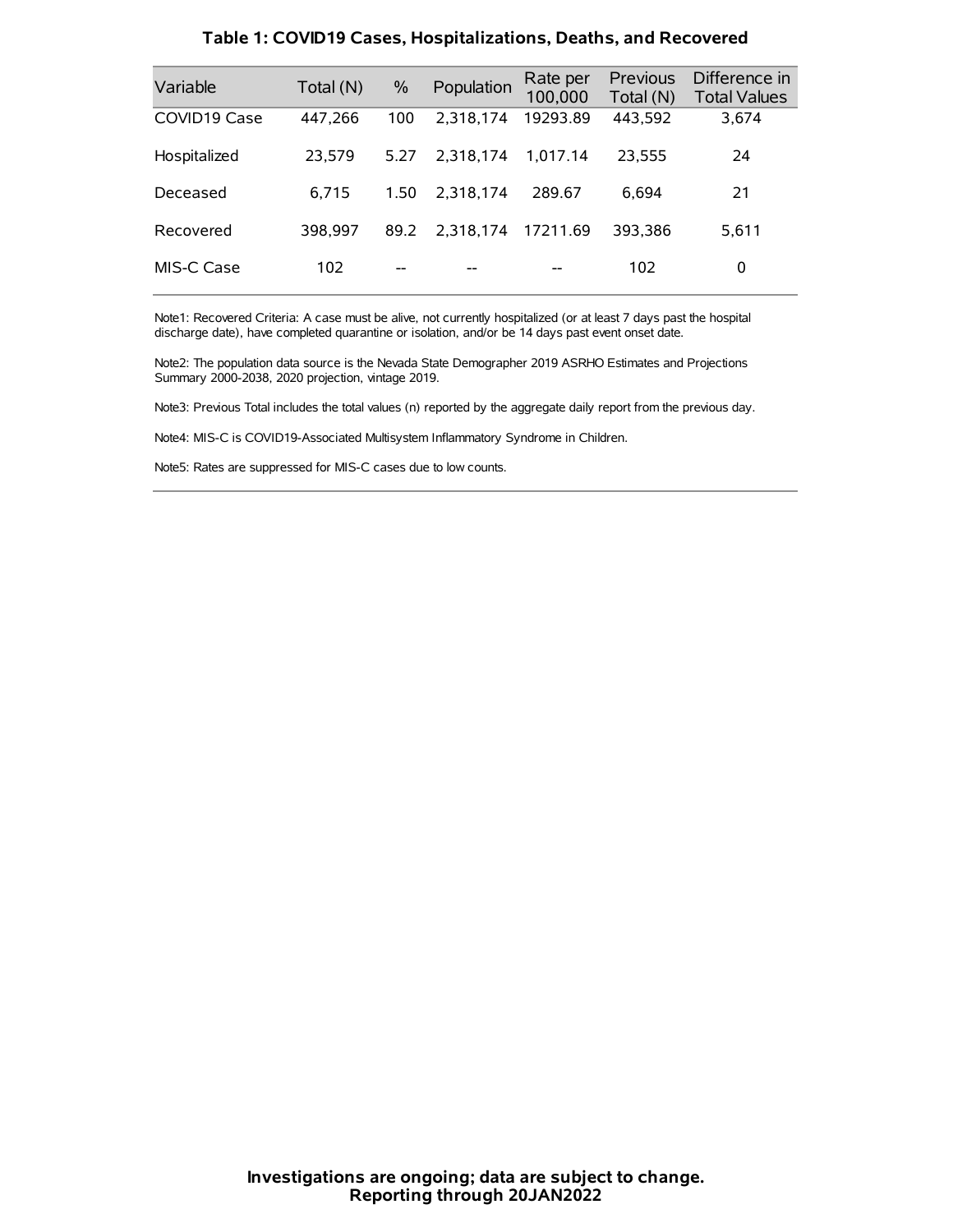# **Table 2: COVID19 Cases**

| Variable                     | Outcome                           | $\mathsf{N}$ | $\%$ | Population           | Rate per<br>100,000 |
|------------------------------|-----------------------------------|--------------|------|----------------------|---------------------|
| Age Categories               | Aged 4 or less                    | 11065        | 2.47 | 149,165              | 7418.0              |
|                              | Aged 5 to 17                      | 53475        | 12.0 | 406,595              | 13152               |
|                              | Aged 18 to 24                     | 53230        | 11.9 | 216,762              | 24557               |
|                              | Aged 25 to 49                     | 202180       | 45.2 | 803,732              | 25155               |
|                              | Aged 50 to 64                     | 82294        | 18.4 | 423,461              | 19434               |
|                              | Aged 64+                          | 44904        | 10.0 | 318,459              | 14100               |
|                              | Unknown                           | 118          | 0.03 |                      |                     |
| <b>Birth Sex</b>             | Female                            | 231673       | 51.8 | 1,160,285            | 19967               |
|                              | Male                              | 212105       | 47.4 | 1,157,889            | 18318               |
|                              | Unknown                           | 3488         | 0.78 |                      |                     |
| Race/Ethnicity               | Hispanic                          | 127711       | 28.6 | 763,053              | 16737               |
|                              | White                             | 115058       | 25.7 | 1,006,929            | 11427               |
|                              | <b>Black</b>                      | 42524        | 9.51 | 262,671              | 16189               |
|                              | Asian or Pacific Islander         | 35917        | 8.03 | 270,209              | 13292               |
|                              | American Indian, Eskimo, or Aleut | 596          | 0.13 | 15,311               | 3892.5              |
|                              | Other                             | 33760        | 7.55 | $\ddot{\phantom{0}}$ |                     |
|                              | <b>Unknown</b>                    | 91700        | 20.5 | $\cdot$              |                     |
| Underlying Medical Condition | Yes                               | 70136        | 15.7 |                      |                     |
|                              | No/Unknown                        | 377130       | 84.3 |                      |                     |

Note1: Breakdown of Race is exlusively non-Hispanic.

Note2: Underlying Medical Condition is any identified health condition.

Note3: The population data source is the Nevada State Demographer 2019 ASRHO Estimates and Projections Summary 2000-2038, 2020 projection, vintage 2019.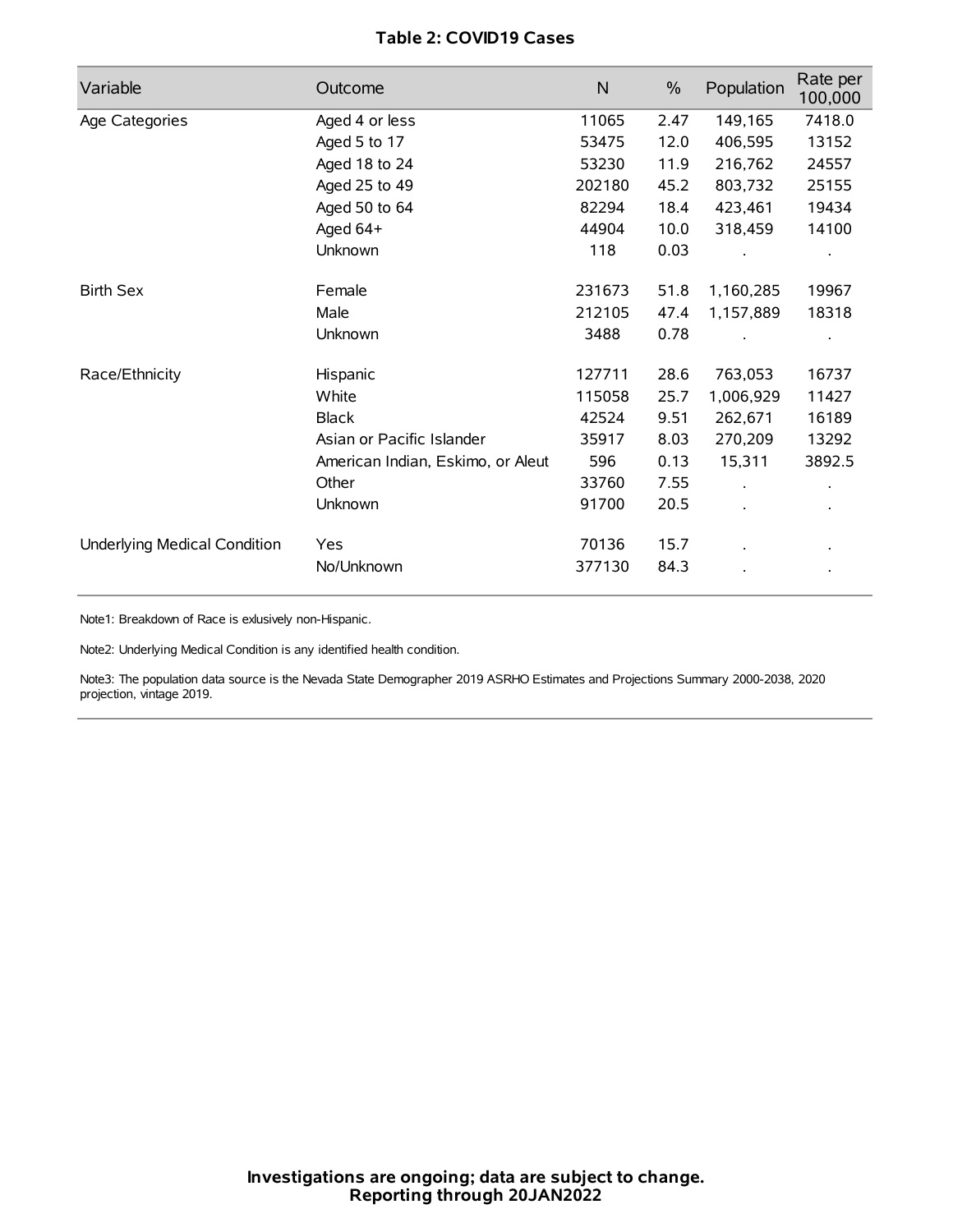| Variable         | Outcome                           | $\mathsf{N}$ | $\%$ | Population | Rate per<br>100,000 |
|------------------|-----------------------------------|--------------|------|------------|---------------------|
| Age Categories   | Aged 4 or less                    | 172          | 0.7  | 149,165    | 115.31              |
|                  | Aged 5 to 17                      | 297          | 1.3  | 406,595    | 73.05               |
|                  | Aged 18 to 24                     | 530          | 2.2  | 216,762    | 244.51              |
|                  | Aged 25 to 49                     | 5738         | 24.3 | 803,732    | 713.92              |
|                  | Aged 50 to 64                     | 6608         | 28.0 | 423,461    | 1560.5              |
|                  | Aged 64+                          | 10232        | 43.4 | 318,459    | 3213.0              |
|                  | Unknown                           | 2            | 0.0  |            |                     |
| <b>Birth Sex</b> | Female                            | 10480        | 44.4 | 1,160,285  | 903.23              |
|                  | Male                              | 13063        | 55.4 | 1,157,889  | 1128.2              |
|                  | Unknown                           | 36           | 0.2  |            |                     |
| Race/Ethnicity   | Hispanic                          | 6451         | 27.4 | 763,053    | 845.42              |
|                  | White                             | 8854         | 37.6 | 1,006,929  | 879.31              |
|                  | <b>Black</b>                      | 3333         | 14.1 | 262,671    | 1268.9              |
|                  | Asian or Pacific Islander         | 2484         | 10.5 | 270,209    | 919.29              |
|                  | American Indian, Eskimo, or Aleut | 55           | 0.2  | 15,311     | 359.21              |
|                  | Other                             | 896          | 3.8  |            |                     |
|                  | Unknown                           | 1506         | 6.4  |            |                     |

## **Table 3: COVID19 Hospitalizations - General Characteristics**

Note1: Breakdown of Race is exlusively non-Hispanic.

Note2: The population data source is the Nevada State Demographer 2019 ASRHO Estimates and Projections Summary 2000-2038, 2020 projection, vintage 2019.

Note3: Rates for categories with fewer than 12 cases are suppressed due to high relative standard error.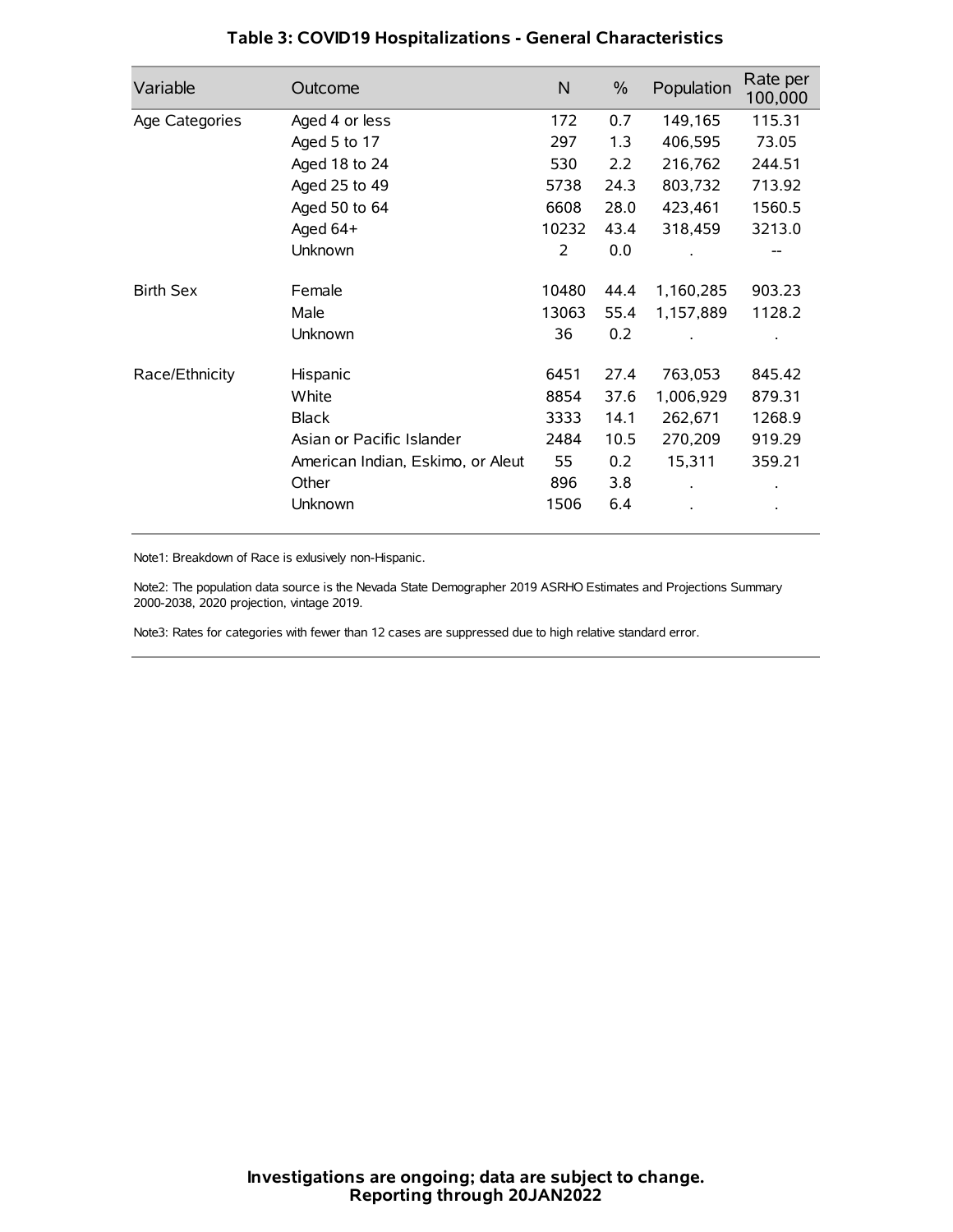| Variable                            | Outcome   | N     | $\frac{0}{0}$ |
|-------------------------------------|-----------|-------|---------------|
| Deceased                            | Yes       | 5697  | 24.2          |
|                                     | <b>No</b> | 17882 | 75.8          |
| ICU                                 | Yes       | 5893  | 25.0          |
|                                     | <b>No</b> | 17686 | 75.0          |
| Intubated                           | Yes       | 2806  | 11.9          |
|                                     | <b>No</b> | 20773 | 88.1          |
| <b>Underlying Medical Condition</b> | Yes       | 14399 | 61.1          |
|                                     | No        | 9180  | 38.9          |
| Hypertension                        | Yes       | 8288  | N/A           |
| Immunocompromised                   | Yes       | 518   | N/A           |
| Chronic Heart Disease               | Yes       | 2923  | N/A           |
| Chronic Liver Disease               | Yes       | 310   | N/A           |
| Chronic Kidney Disease              | Yes       | 1980  | N/A           |
| <b>Diabetes</b>                     | Yes       | 6165  | N/A           |
| Neurologic/Neurodevelopmental       | Yes       | 1050  | N/A           |
| Chronic Lung Disease                | Yes       | 3530  | N/A           |
| <b>Historically Healthy</b>         | Yes       | 4485  | N/A           |
| Other                               | Yes       | 5787  | N/A           |

# **Table 4: COVID19 Hospitalizations - Morbidity**

Note1: Underlying Medical Condition is any identified health condition.

Note2: The breakdown of health conditions are not mutually exlusive (i.e., a person can have more than one risk factor).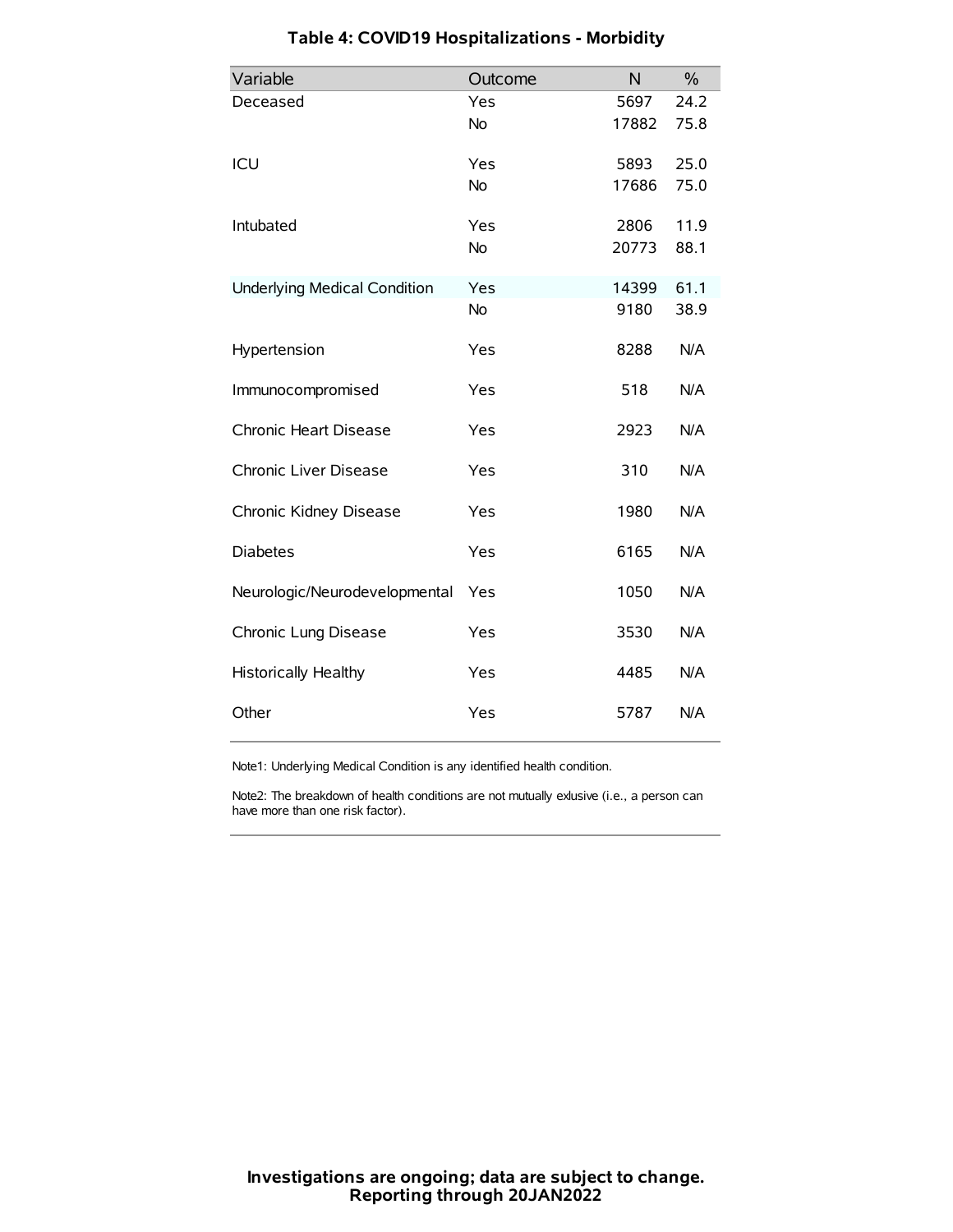| Variable         | Outcome                           | N    | $\%$ | Population           | Rate per<br>100,000 |
|------------------|-----------------------------------|------|------|----------------------|---------------------|
| Age Categories   | Aged 4 or less                    | 1    | 0.0  | 149,165              |                     |
|                  | Aged 5 to 17                      | 5    | 0.1  | 406,595              |                     |
|                  | Aged 18 to 24                     | 15   | 0.2  | 216,762              | 6.92                |
|                  | Aged 25 to 49                     | 620  | 9.2  | 803,732              | 77.14               |
|                  | Aged 50 to 64                     | 1518 | 22.6 | 423,461              | 358.47              |
|                  | Aged 64+                          | 4556 | 67.8 | 318,459              | 1430.6              |
| <b>Birth Sex</b> | Female                            | 2584 | 38.5 | 1,160,285            | 222.70              |
|                  | Male                              | 4121 | 61.4 | 1,157,889            | 355.91              |
|                  | Unknown                           | 10   | 0.1  |                      | --                  |
| Race/Ethnicity   | Hispanic                          | 1669 | 24.9 | 763,053              | 218.73              |
|                  | White                             | 3166 | 47.1 | 1,006,929            | 314.42              |
|                  | <b>Black</b>                      | 856  | 12.7 | 262,671              | 325.88              |
|                  | Asian or Pacific Islander         | 880  | 13.1 | 270,209              | 325.67              |
|                  | American Indian, Eskimo, or Aleut | 22   | 0.3  | 15,311               | 143.68              |
|                  | Other                             | 83   | 1.2  | $\ddot{\phantom{0}}$ | $\bullet$           |
|                  | Unknown                           | 39   | 0.6  |                      | $\bullet$           |

### **Table 5: COVID19 Deaths - General Characteristics**

Note1: Breakdown of Race is exlusively non-Hispanic.

Note2: The population data source is the Nevada State Demographer 2019 ASRHO Estimates and Projections Summary 2000-2038, 2020 projection, vintage 2019.

Note3: Rates for categories with fewer than 12 cases are suppressed due to high relative standard error.